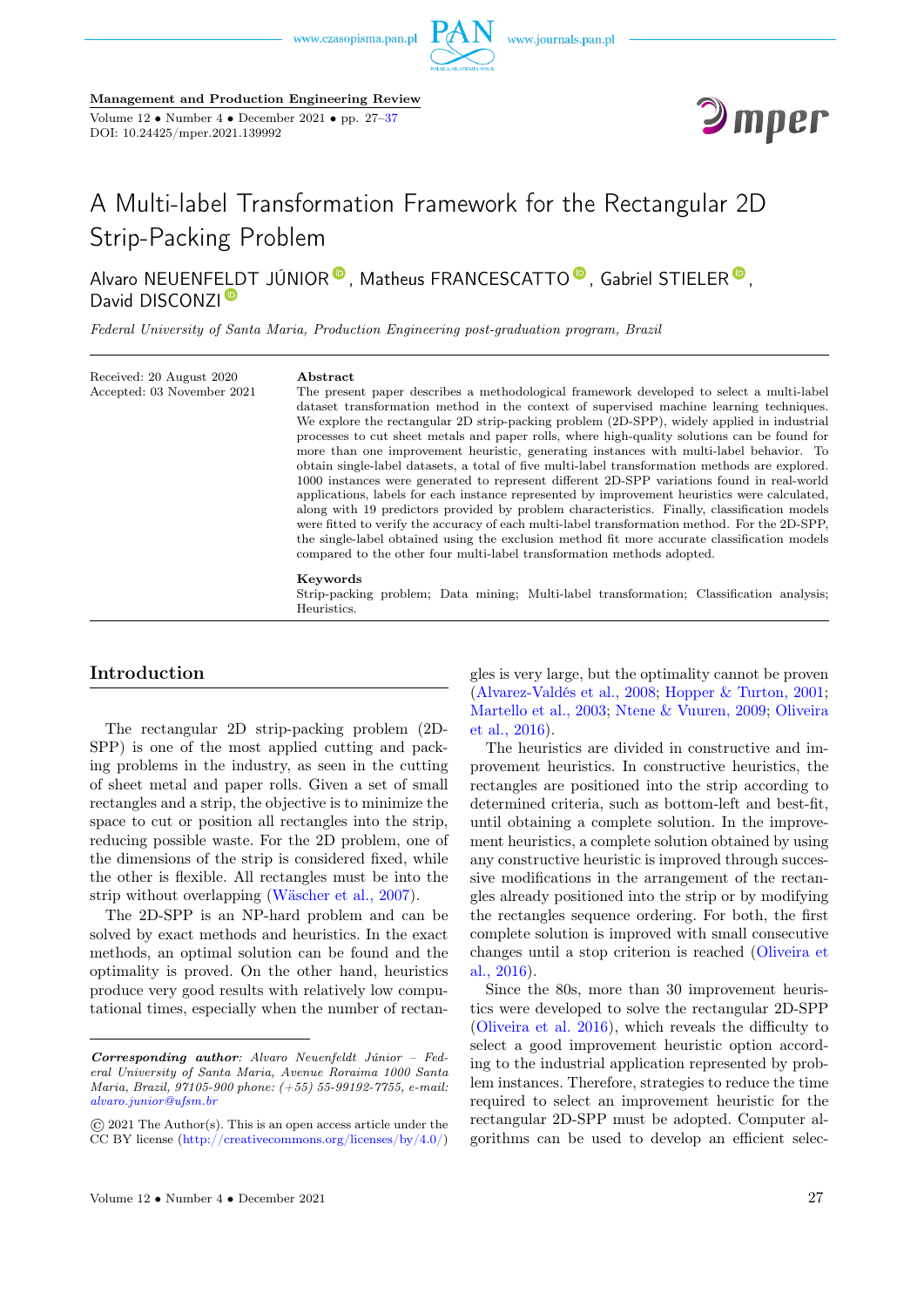

A. Neuenfeldt Júnior et al.: A Multi-label Transformation Framework for the Rectangular 2D Strip-Packing Problem

tion process, as verified for categorical and numerical classification models based on supervised machine learning (SML) techniques [\(Glover, 1986;](#page-9-0) [Brazdil et](#page-9-0) [al., 2008\)](#page-9-0).

Classification problems can assume the format of single-label and multi-label, depending on the intrinsic characteristics and context of the problem. The single-label format is related to problems where each instance is associated with a single solution, named as "label" (e.g. LA, LB, LC,  $\dots$ ). In the multi-label format, each instance can be associated with different solutions [\(Tsoumakas & Katakis, 2007;](#page-9-0) [Horvath &](#page-9-0) [Vircikova, 2012;](#page-9-0) [Rogalewicz & Sika, 2016\)](#page-9-0), as verified primarily for text categorization and medical diagnoses. As an example, in medical diagnoses, a patient may be suffering from more than one disease in the same period, such as hepatitis and flu. Modern applications are related to industrial optimization problems, as verified for the rectangular 2D-SPP, in which a quality solution can be found using more than one improvement heuristic. In quality solutions, the waste to position all the rectangles into the strip is reduced. Thus, the 2D-SPP can be characterized as a multilabel problem, a fact that prevents fit classification models using traditional SML techniques, requiring a method to transform a dataset with multi-label instances in single-label instances.

Given the difficulty to select good improvement heuristics options for rectangular 2D-SPP instances, the objective of this article is to describe a methodological framework developed to select a multi-label dataset transformation method. The main contributions of this article are as follows: a) Identify the best multi-label transformation method for the 2D-SPP, enabling fit classification models with acceptable levels of accuracy and generalization, based on

single-label datasets consistent with the phenomena and characteristics observed for the 2D-SPP; b) Develop an adaptive methodological framework that can be used in other combinatorial optimization problems, mainly cutting and packing problems, as bin packing and knapsack problems; and c) From an academic perspective, filling a research gap related to the lack of studies applying a multi-label transformation method in the context of cutting and packing problems, in specific, the strip packing problem. The research gap was verified with a literature review on Web of Science and Scopus platforms, using as inclusion criteria for the research protocol: English language articles from scientific journals; publications before 2020; primarily keywords "strip", "packing", "open", "dimension", and "problem"; secondary keywords "rectangular" and "two dimensional"; and abstracts and titles related with the context.

The article was structured according to the following descriptions. Section [1](#page-0-0) introduces the topic addressed in this paper. Section [2](#page-1-0) shows the methodological framework. In Section [3,](#page-3-0) a contextualization about multi-label transformation methods was organized. In Section [4,](#page-5-0) a practical application of the methodological framework was proposed. Finally, Section [5](#page-9-1) shows some of the main conclusions obtained during the research.

## <span id="page-1-0"></span>Methodological framework

This section aims to describe the methodological framework proposed to transform the multi-label datasets (Fig. [1\)](#page-1-1). Concepts about each step of the methodological framework are presented in this section.

<span id="page-1-1"></span>

Fig. 1. Methodological framework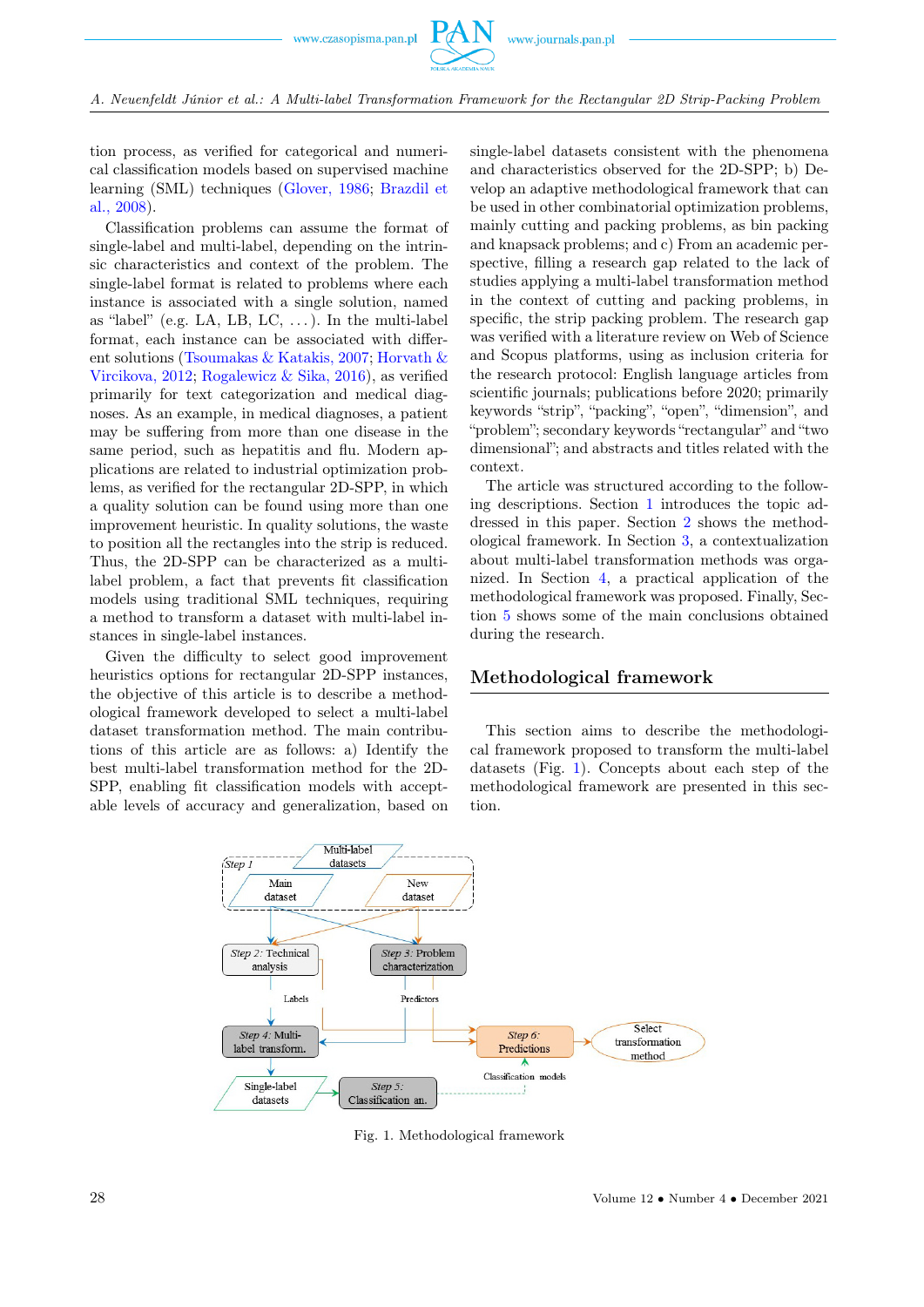

The methodological framework was developed considering the processing of two multi-label datasets (Step 1), named as main dataset and new dataset. Both datasets are generated to represent intrinsic problem characteristics. The main dataset (in blue) is used to fit classification models for each multi-label transformation method, converting the main dataset into single-label datasets (in green). The test dataset (in orange) is used to compare the accuracy performance of classification models fitted with each singlelabel dataset converted using multi-label transformation methods. A good accuracy performance is obtained when substantial information about intrinsic problem characteristics are not lost. Dashed arrows represent the transfer of fitted classification models throughout the framework and solid arrows are related to the input data transfer (labels, predictors, and datasets) to fit or use the classification models.

In technical analysis (Step 2), the objective is to obtain labels for each instance, represented by improvement heuristics. The 2D-SPP is a multi-label problem. For one instance, if the value of the best solution found is the same for more than one improvement heuristic, then this instance can be represented by more than one label.

Therefore, a constructive heuristic must be adopted to position the rectangles into the strip. The bottomleft (BL) is one of the most widely used constructive heuristics in the literature and was the first constructive heuristic developed based on the rectangles positioning concept [\(Baker et al., 1980\)](#page-9-0). The BL aims to position each rectangle as lowest-left location as possible in any feasible space available in the strip until all rectangles are positioned. Thus, a complete solution with a strip height  $(H_{it})$  is obtained. The great advantage of BL is its low complexity and very fast computational processing time.

In a second moment, a total of six improvement heuristics (completely random, dynamic random, random weight, tabu search, simulated annealing, and genetic algorithm) are used to improve the quality of the complete solution. At each iteration, changes in the rectangles sequence ordering are promoted according to the improvement heuristic rules. The best solution found using an improvement heuristic is given by the lowest gap  $(gap_{it})$  between the strip height  $(H_{it})$  found in each iteration *(it)* and the simple lower bound  $(LB_{it})$ , proposed by [\(Martello et al., 2003\)](#page-9-0), as shown in  $(1)$ .

<span id="page-2-0"></span>
$$
gap_{it} = \frac{H_{it} - LB_{it}}{LB_{it}}.
$$
\n(1)

Due to the intrinsic characteristics, an instance can be better adapted to a specific improvement heuristic, reflecting in different strip heights and gaps results. Therefore, the label of each instance is defined by the improvement heuristic that reached the lowest gap. If the lowest gap is given by more than one improvement heuristic, then the instance can be considered as multi-label.

In problem characterization (Step 3), the independent variables are predictors based on variations of problem characteristics. A total of 19 predictors (Table [1\)](#page-2-1) were developed by [\(Neuenfeldt et al., 2019\)](#page-9-0) for the 2D-SPP, based on information collected from cutting and packing problems generators and with an observation of literature instances. Variations in the rectangles and the strip dimensions, in addition to intrinsic instances information, were used to develop the 19 predictors [\(Neuenfeldt et al., 2017\)](#page-9-0).

<span id="page-2-1"></span>Table 1 Predictors' definition. Source: [\(Neuenfeldt et al., 2019;](#page-9-0) [Neuenfeldt et al., 2017\)](#page-9-0)

| Predictor      | Definition                                                                                                                                                                                                            |
|----------------|-----------------------------------------------------------------------------------------------------------------------------------------------------------------------------------------------------------------------|
| are a comp     | The ratio between the strip area and rect-<br>angles area, influenced by the ratio (be-<br>tween percentiles or quartiles measures)<br>and composition (between the sum of<br>larger and smaller measures) variables. |
| are a states   | The ratio between the strip area and rect-<br>angles area, based on variables charac-<br>terized by classical statistical measures<br>(mean, median and, standard deviation).                                         |
| perimcomp      | The ratio between the strip perimeter and<br>rectangles perimeters, influenced by ratio<br>and composition variables.                                                                                                 |
| perimstats     | The ratio between the strip perimeter and<br>rectangles perimeters, based on variables<br>characterized by classical statistical mea-<br>sures.                                                                       |
| dimcomp        | The average dimension of rectangles com-<br>pared to the strip width, influenced by ra-<br>tio and composition variables.                                                                                             |
| dimstats       | The average dimension of rectangles com-<br>pared to the strip width, based on vari-<br>ables characterized by classical statistical<br>measures.                                                                     |
| widthdimcomp   | Size of the largest rectangles dimension<br>compared to the strip width, influenced<br>by ratio and composition variables.                                                                                            |
| width dimstats | Size of the largest rectangles dimension<br>compared to the strip width, based on<br>variables characterized by classical statis-<br>tical measures.                                                                  |
| propcomp       | Level of proportion between the strip and<br>rectangle's dimensions, influenced by ratio<br>and composition variables.                                                                                                |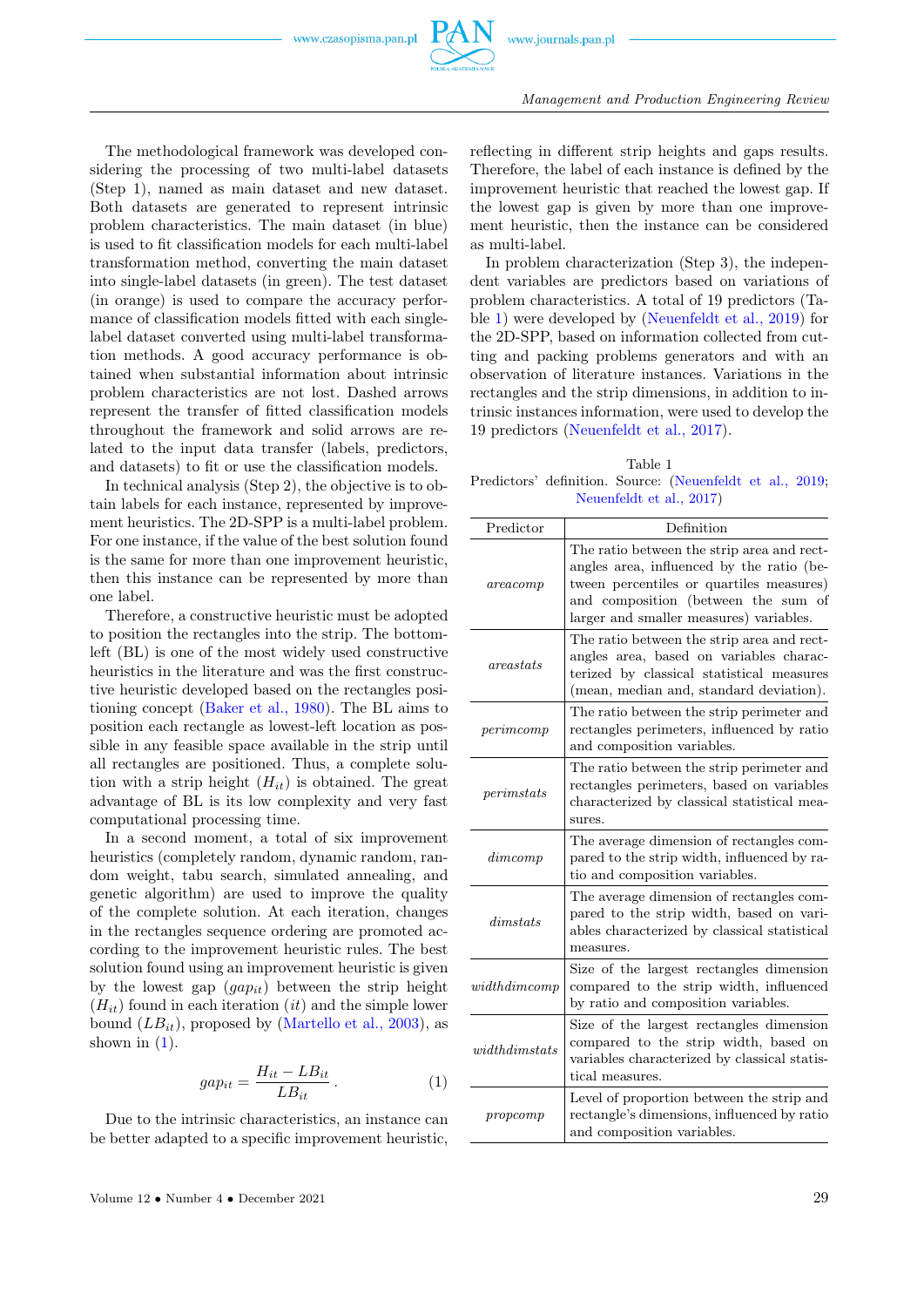

A. Neuenfeldt Júnior et al.: A Multi-label Transformation Framework for the Rectangular 2D Strip-Packing Problem

| Predictor         | Definition                                                                                                                                      |  |  |  |
|-------------------|-------------------------------------------------------------------------------------------------------------------------------------------------|--|--|--|
| propstats         | Level of proportion between the strip and<br>rectangles dimensions, based on variables<br>characterized by classical statistical mea-<br>sures. |  |  |  |
| $\boldsymbol{n}$  | The total number of rectangles.                                                                                                                 |  |  |  |
| coefficient       | Average rectangles' dimensions values.                                                                                                          |  |  |  |
| heteroq           | The proportion of different rectangles.                                                                                                         |  |  |  |
| heteroqnt         | The proportion of different rectangles<br>with more than one rectangle.                                                                         |  |  |  |
| dif coefficient   | The total number of different rectangles<br>dimensions.                                                                                         |  |  |  |
| $\it objdimratio$ | The number of times that the strip lower<br>bound is bigger than the strip width.                                                               |  |  |  |
| it dimratio       | The number of times that the maximum<br>rectangles dimension is bigger than the<br>minimum rectangles dimensions.                               |  |  |  |
| maxcoefficient    | 10\% larger rectangles dimensions values.                                                                                                       |  |  |  |
| mincoefficient    | $10\%$ smaller rectangles dimensions values.                                                                                                    |  |  |  |

### Table 1 [cont.]

After identifying the predictors and labels for each instance, the multi-label dataset can be transformed into single-label datasets (Step 4), being able to fit classification models using SML techniques. Singlelabel datasets are generated for each transformation method.

The classification analysis (Step 5) should be developed by submitting the single-label datasets to different SML techniques, to verify which transformation method is more accurate with an acceptable level of generalization for the 2D-SPP. The use of more than one SML technique allows to check the behavior of a single-label dataset holistically and without bias. Thus, a pre-test with some instances was conducted to choose a total of six SML techniques (random forest, support vector machine, back-propagation neural networks, stochastic gradient boosting, extreme gradient boosting, and sparse partial least squares).

To fit classification models using SML techniques, a 5-fold cross-validation was developed, subdividing each single-label dataset into five folders. The best classification model of each SML technique is given by the highest accuracy classification model tested in all folders of each single-label dataset.

In predictions (Step 6), the fitted classification models for each single-label dataset are used to predict the label of the new dataset instances. Thus, the best transformation methods are given by the level of accuracy, calculated by the proportion of the number of instances in which the prediction corresponds to

the label of each instance calculated by the improvement heuristic that reached the lowest gap. The more accurate the classification model is, the closer to 1 is the accuracy level.

# <span id="page-3-0"></span>Multi-label transformation methods

The literature review was established to show multi-label transformation methods. At the end of this section, some studies on transformation methods applied in the context of other problems are described.

As a meta-learning process, the classification analysis for the 2D-SPP can be solved using SML techniques. In stages, the machine adjusts a meta-model (named as "model") to select algorithms (improvement heuristics) based on problem characteristics provided by the instances dataset. As output, new instances datasets are submitted for the adjusted classification models to select heuristics for each new instance tested.

Multi-label transformation methods are used to convert multi-label instances into one or more singlelabel instances, allowing the use of traditional SML techniques. Over the years, different multi-label transformation methods have been developed for a wide range of problems. Below, six of the main multi-label transformation methods are presented.

In the first transformation method, named method 1 (ML1), a decomposition of multi-labels into several single-labels is proposed. No instances are lost and no original data is changed [\(Tsoumakas & Katakis,](#page-9-0) [2007\)](#page-9-0). Fig. [2](#page-3-1) shows an example where the decomposition promotes a significant expansion of the original dataset, which can affect the processing time required to fit classification models. Also, the decomposition allows all labels to be considered, even for multi-label instances. However, the characteristics of these instances are unique, which can cause a duality to fit more accurate classification models.

<span id="page-3-1"></span>

Fig. 2. Example of ML1 transformation method

In the exclusion method, named Method 2 (ML2), instances with multi-label behavior are not consid-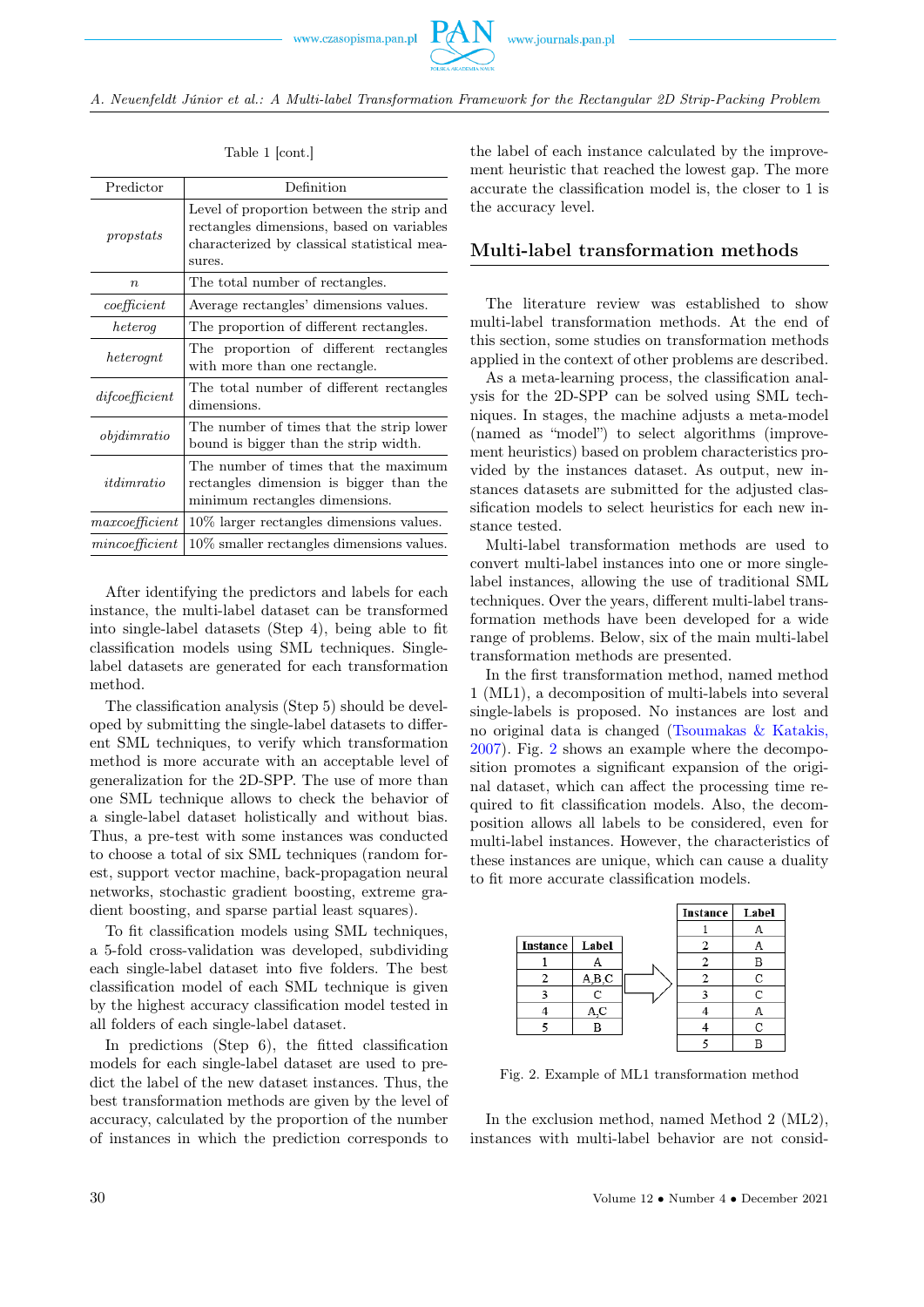

ered. All instances with more than one label are eliminated, avoiding stipulating a positive or negative interpretation bias for a specific label. Such bias could contribute to distortions in the pattern of the characteristics of the multi-label instance, affecting the classification models fitted [\(Tsoumakas & Katakis, 2007;](#page-9-0) [Kanda et al., 2011\)](#page-9-0). As shown in Fig. [3,](#page-4-0) the size of the generated dataset can decrease significantly compared to the original multi-label dataset.

<span id="page-4-0"></span>

Fig. 3. Example of ML2 transformation method

A negative aspect of the exclusion method is the loss of intrinsic problem characteristics to the excluded multi-label instances. The fitted classification models will not be able to recognize specific patterns verified in these instances. Also, if the original dataset has a high number of multi-label instances, then the single-label dataset will be composed of a very small number of instances, which may not accurately represent characteristics of the problem and, as a consequence, the classification models fitted are unable to accurately recognize cause-effect patterns [\(Kanda et](#page-9-0) [al., 2011;](#page-9-0) [Aleksovski et al., 2009\)](#page-9-0).

The powerset method, named Method 3 (ML3), considers each multi-label instance as a new singlelabel option, as can be seen in Fig. [4.](#page-4-1) As a positive aspect, the results for each label are processed in detail. However, the possible low number of instances characterizing a new label can hinder the search for "usable" and representative problem patterns to fit classification models [\(Boutell et al, 2004\)](#page-9-0). Another issue is related to the possibility of a future new instance being represented by a new label. Further analysis to verify the real label that best characterizes the instance is necessary.

<span id="page-4-1"></span>

| Instance   Label |       | Instance | Label |
|------------------|-------|----------|-------|
|                  |       |          |       |
|                  | A,B,C |          | Z1    |
|                  | r     |          |       |
|                  | A.C   |          | Z2    |
|                  | A,B,C |          | 71    |

Fig. 4. Example of ML3 transformation method

In the choice method, named Method 4 (ML4), for each multi-label instance, a unique label must

be determined randomly, while the other labels are discarded, as shown in Fig. [5.](#page-4-2) In ML4 any instance is eliminated, preventing loss some problem characteristics. However, the random choice increases the difficulty to find patterns to fit classification models [\(Tsoumakas & Katakis, 2007\)](#page-9-0).

<span id="page-4-2"></span>

Fig. 5. Example of ML4 transformation method

Finally, in the pseudo-label method, named Method 5 (ML5), the artificial creation of a new label for multi-label instances is necessary (Fig. [6\)](#page-4-3). However, the pseudo-label may not accurately represent the instances' characteristics, confusing the verification of patterns and cause-effect relations between predictors variation and the label (or pseudo-label) to fit classification models. As in ML3, further analysis to verify the true label that best characterizes the instance based on the problem characteristics is necessary.

<span id="page-4-3"></span>

Fig. 6. Example of ML5 transformation method

As mentioned before, problems with the multi-label format are found in different scientific research areas. However, no occurrence in the literature for the 2D-SPP or even for cutting and packing problems has been identified. A small review of articles from different research areas (as combinatorial optimization problem) were used to show the usage of multi-label transformation methods and to develop our methodological framework.

Reference [\(Kanda et al., 2011\)](#page-9-0) used multi-label classification methods for the traveling salesman problem (TSP), in which the cost to travel between all cities and return to the starting point must be minimized. A model to predict the metaheuristics performance for new TSP instances is proposed, selecting the most promising optimization technique for a new TSP instance. Three transformation methods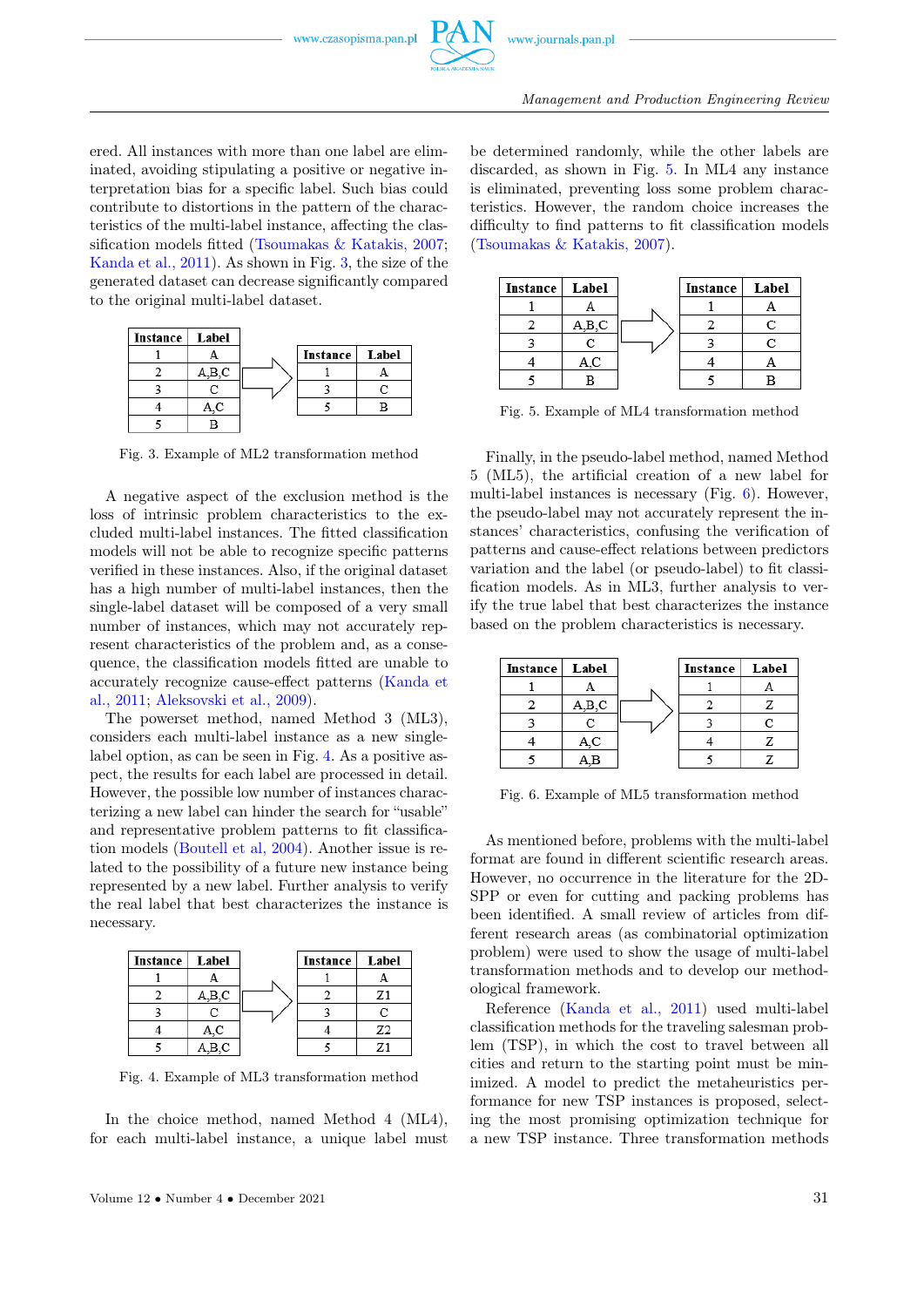

(ML1, ML2, and the binary method) were used. For two datasets, synthetic and real data, the best performance was obtained using the binary method. Also, the results demonstrate that the problem for the TSP context is promising.

Reference [\(Dantas & Pozo, 2018\)](#page-9-0) developed a comparison between a problem transformation method and an algorithm adaptation method to know the most efficient prediction for the quadratic assignment problem. Given two sets of locations and installations, the objective is to assign each installation to a unique location to minimize the total flow and the distance between associations. The ML3 was used with a total of 135 instances. As a result, both ML3 and algorithm adaptation methods achieved good performance, but the algorithm adaptation method was better to select algorithms for the quadratic assignment problem. Reference [\(Glinka et al., 2016\)](#page-9-0) implemented multilabel transformation methods to facilitate the medical children diagnostics, using a multi-perspective classification problem as reference. A total of four multilabel transformation methods applied to real datasets were used, such as binary method and ML3. To find results, six datasets were separated, covering 2126 cases evaluated using two metrics: Accuracy and hamming loss.

# <span id="page-5-0"></span>Methodological framework usage

This section aims to describe the use of the methodological framework developed to select the multi-label transformation method. Firstly, the test input parameters and the generated instances are presented. Next, the improvement heuristics and the SML techniques are defined. Finally, the classification models obtained are tested and the accuracy is measured and analyzed for each transformation method.

The multi-label dataset is composed of 1000 instances, with a number of rectangles ranging between 7 and 2883, generated using 2DPackGen [\(Silva et al.,](#page-9-0) [2014\)](#page-9-0), based on input parameters from the 2D-SPP characteristics. The multi-label dataset was randomly divided into two parts. The training dataset is composed of 800 instances, 80% of the total, while the test dataset is composed of 200 instances, 20% of the total.

For technical analysis, six improvement heuristics were defined to calculate the lowest gap and assign a label to each instance. The improvement heuristics were performed using different criteria and parametrized specifications to order the rectangles sequence to be positioned into the strip, according to

the improvement heuristics presented below. The criteria and parametrized specifications were established through extensive empirical studies conducted previously in this article.

The completely random, named Label A (LA), is a naive local search algorithm in which the rectangles sequence ordering is independent for each iteration and is defined randomly, exploring the solution space in a more general manner, being null the learning level by iteration. The dynamic random, named Label C (LC), randomly change the rectangles sequence ordering at each iteration by 5%. The dynamic random local search explores the solution space applying local and small changes, maintaining significant information about the current best solution.

For the random weight, named Label D (LD), in the first 4% of rectangles sequences are ordered by geometric characteristics as decreasing area, perimeter, width, and height. The next 76% of sequences are ordered using a random weighted procedure, divided into four parts containing changed sequences based on area, perimeter, width, and height. Finally, the last 20% of sequences are fully randomly generated. The rectangles sequence ordering is not completely random. Each rectangle has a probability to occupy the first place to be positioned based on the rectangles' geometric characteristics [\(Neuenfeldt et al., 2019\)](#page-9-0). For LA, LC, and LD, the current reference solution is replaced only if the new solution found in each iteration is better (lowest gap).

The simulated annealing, named Label B (LB), changes the rectangles sequence ordering based on analogy to the thermodynamics cooling process. A solution can be accepted as a reference even if it is worse than the current reference solution, avoiding local optimal solutions. The initial temperature  $(T<sub>o</sub>)$  in  $(2)$ is given by the rectangle's  $(r)$  area  $(A_r)$ . The cooling temperature  $(T_{it})$  at each iteration  $(it)$  is based on the initial temperature and two logarithmic functions, as shown in  $(3)$ .

<span id="page-5-1"></span>
$$
T_o = 0.05 \sum_{r=1}^{m} A_r , \t\t(2)
$$

$$
T_{it} = \frac{T_0}{\left(\frac{\log k_{it}}{\log 2.717}\right)}; \quad it \le 3 \to T_{it} = T_0. \tag{3}
$$

The temperature reduction factor  $(k_{it})$  in  $(4)$  is a support parameter to measure the cooling intensity between iterations, based on the maximum number of iterations  $(M)$ .

<span id="page-5-3"></span><span id="page-5-2"></span>
$$
k_{it} = k_{it} + 2\left(\frac{100}{M}\right). \tag{4}
$$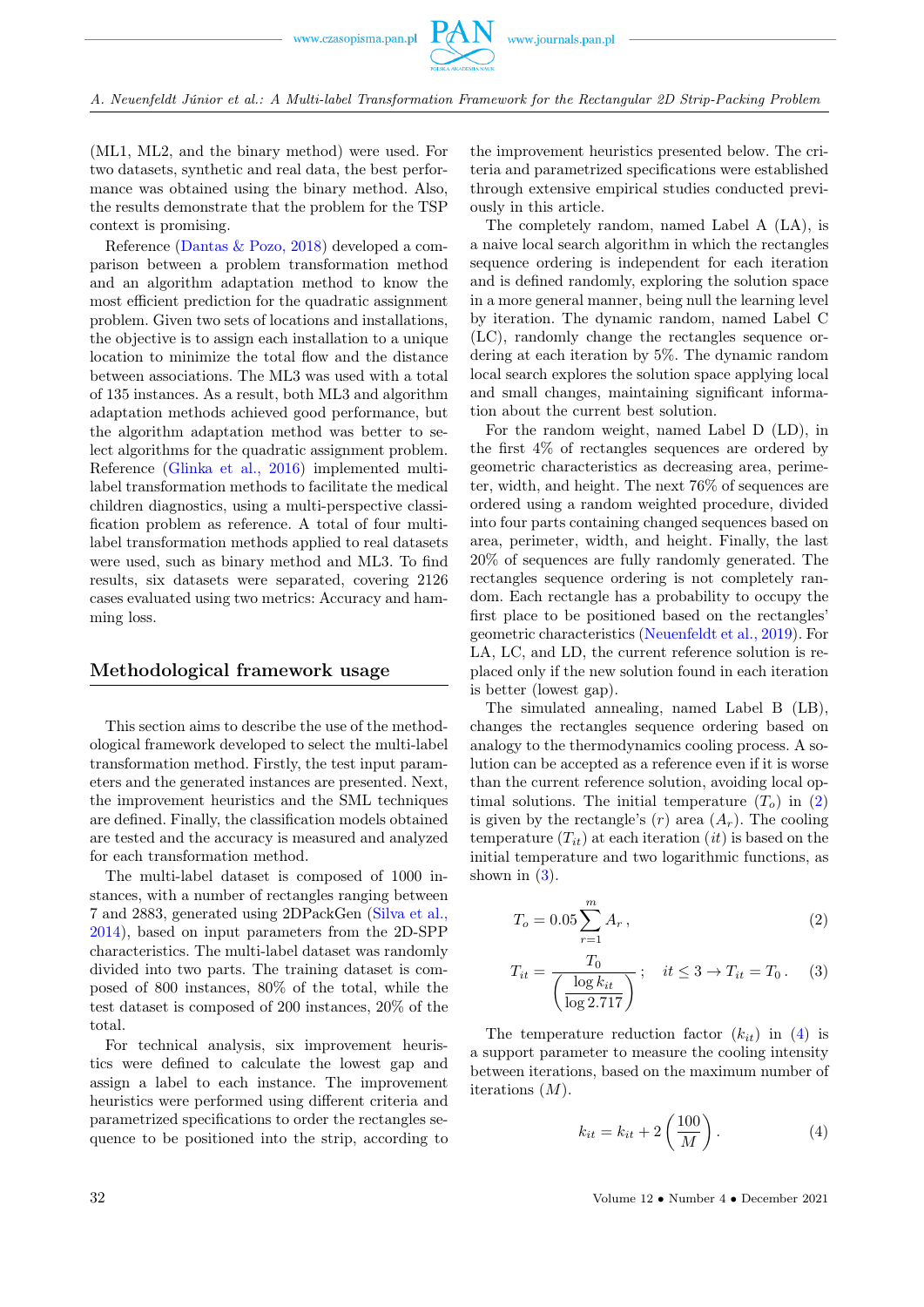Finally, the acceptance probability  $(p_{it})$  is the condition to assume a complete solution  $(H_{it})$  as a new reference solution  $(H_b)$ . If  $p_{it} = 1$ ,  $H_{it}$  has a lower value than  $H_b$  and will be the new reference solution. Otherwise,  $p_{it}$  can be a value between 0 and 1, according to the acceptance probability function shown in [\(5\)](#page-6-0).

<span id="page-6-0"></span>
$$
p_{it} = \left[50\left(\frac{1}{H_{it} - H_b}\right) + T_{it}\right]\beta.
$$
 (5)

If  $p_{it}$  is closer to zero, then the solution  $H_{it}$  is too far from  $H_b$ , which reduces the chances of  $H_{it}$  being the new reference solution. The auxiliary variable  $(\beta)$ is used to regulate how easily a worse quality solution will replace the current reference solution. A random number is generated at each iteration, if  $p_{it}$  is greater than this value, then  $H_{it}$  must replace  $H_b$  and be the new reference solution.

The genetic algorithm, named Label E (LE), is based on evolutionary biology, composed of a set of iterations in which new rectangles sequence ordering is obtained from parents' characteristics. As a genetic chromosome, in the crossover process, new sequences (children) receive parts of the parents' sequence ordering [\(Hartmann, 1998\)](#page-9-0). The initial 30% of the new sequence is provided by parent 1 and the final 30% of the new sequence by parent 2. Also, the remaining intermediate new sequence (40%) is determined randomly to escape from the local optima, with sequences not selected from parents.

The 25 initial parents' generation is obtained using the rules and parameters defined for the dynamic random heuristic. At each iteration, five children are generated, with 80% of the children coming from the crossover and 20% generated using a completely random mutation method. The list of parents is updated through a probabilistic tournament selection, where rectangles sequence ordering with higher quality solutions are privileged. A total of five parents are replaced at each iteration.

In the tabu search, named Label F (LF), the information from previous iterations are memorized through a set of lists. At each iteration, prohibitions are introduced to not allow moving some rectangles in the sequence order. Two lists of prohibitions are used: the short-term and the long-term. For example, for instances with more than 200 rectangles, when selected for the short-term list, the rectangle cannot be moved in the next 8 consecutive iterations. If selected for the long-term list, the rectangle cannot be moved in the next 15 consecutive iterations. The values of the short-term and long-term lists can be increased or reduced proportionally to the total number of rect-

angles. For LE and LF, a complete solution will be a reference solution if the calculated height is lower than the current reference solution.

All improvement heuristics are run in the same environment, Windows 8.1 using an i7 3.0 GHz processor with 8 GB of RAM. This led to run times of approximately 900 seconds per instance. More details and concepts about improvement heuristics in the context of the 2D-SPP can be seen in [\(Oliveira et](#page-9-0) [al., 2016\)](#page-9-0).

The multi-label dataset is composed of 1000 instances. After solving all instances using the BL constructive heuristic and all 6 improvement heuristics to define the labels, a total of 871 instances are characterized as single-label, with the following distribution: LA [\(4\)](#page-5-3); LB (23); LC (131); LD (84); LE (67); and LF (562). The remaining 129 instances are characterized as multi-label, where more than one quality solution was obtained. Fig. [7](#page-6-1) shows the Venn diagram for all labels using the iterative tool for analysis proposed by [\(Heberle et al., 2015\)](#page-9-0).

<span id="page-6-1"></span>

Fig. 7. Venn diagram for the multi-label dataset.

To fit classification models, six SML techniques were selected, preventing the analysis of the results under the bias of any SML technique specificity. The SML techniques used in this study are the random forest, support vector machine, back-propagation neural networks, stochastic gradient boosting, extreme gradient boosting, and sparse partial least squares.

The random forest combines the classification analysis developed by different decision trees to obtain a prediction with greater accuracy and stability, with the possibility to measure the importance of each predictor, where the most relevant are in nodes found in the first levels of the trees [\(Breiman, 2001\)](#page-9-0). The extreme gradient boosting used a more regularized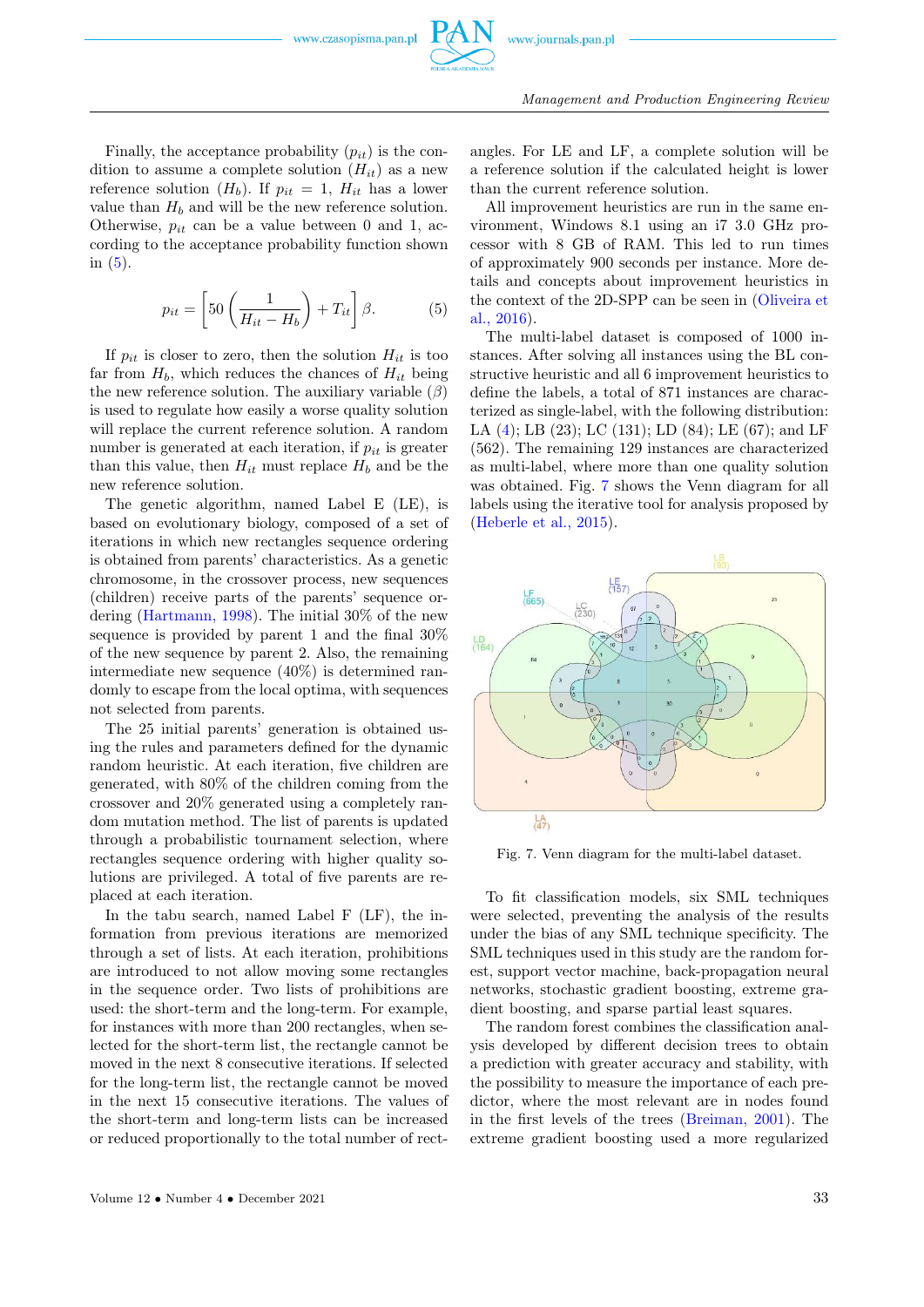

A. Neuenfeldt Júnior et al.: A Multi-label Transformation Framework for the Rectangular 2D Strip-Packing Problem

model formalization, which helps to reduce overfitting, providing a more efficient implementation of gradient boosting framework, observing the distribution of predictors in the decision trees to reduce search spaces [\(Chen, 1990;](#page-9-0) [Chen & Tong, 2019\)](#page-9-0). A gradient variable controls the size of the tree branches. The challenge is to find the best gradient value to avoid biases or generic classification models.

The support vector machine is one of the most flexible and effective techniques for classification analysis. The challenge is to efficiently adjust parameters of cost, order, and kernel, according to the problem characteristics [\(Suykens & Vandewalle, 1999\)](#page-9-0). Backpropagation neural networks are composed of layers of input, output, and, at least, one layer with a nonlinear processing element [\(Chen, 1990\)](#page-9-0). The technique works in two steps to train classification models: Feedforward and backward. In the feedforward step, the input data is processed by neurons. The output values are compared with known prediction values to estimate the results error. In the backward step, the error found is used to fit classification models. The algorithm continues to work in cycles to improve its learning capacity until a stop criterion is reached.

The stochastic gradient boosting has a constant  $f(0 < f < 1)$  defined by the training dataset sub-sample size [\(Friedman, 2002\)](#page-9-0). Smaller values of  $f$  introduce more randomness to avoid biased classification models, in addition to lower computational processing time. Instead, higher values of  $f$  can excessively adjust the classification model to the characteristics of the training dataset. Finally, the sparse partial least squares select predictors to fit classification models, using fit parameters and the sparsity concept [\(Chun & Keleş, 2010\)](#page-9-0). Low sparsity values enable the selection of more predictors.

Table 2 shows the parameters used in each SML technique. The software RStudio, specifically the function "train" in "caret" package [\(Kuhn, 2008\)](#page-9-0), was used to develop the classification analysis. The parameter values were defined based on the best classification models fitted to each single-label dataset and SML technique.

For the multi-label transformation process, five of the six transformation methods shown in Section [2](#page-1-0) were used in this research (ML1, ML2, ML3, ML4, and ML5). Table [3](#page-8-0) shows the results containing the accuracy level of the classification models fitted to

| SML technique                            | Param.                 |                          | ML4 | ML2          | ML3            | ML5          |  |
|------------------------------------------|------------------------|--------------------------|-----|--------------|----------------|--------------|--|
| Random forest $(rf)$                     | $\overline{2}$<br>mtry |                          |     |              |                |              |  |
|                                          | degree                 | $\mathbf{1}$             |     |              | 2              | $\mathbf{1}$ |  |
| Support vector                           | scale                  | 0.001                    |     |              | 0.01           |              |  |
| machine $(svmPoly)$                      | $\overline{C}$         | 0.25                     |     |              | $\mathbf{1}$   | 0.5          |  |
| Back-prop. neural                        | decay                  | 0.0001<br>$\overline{0}$ |     |              | 0.1            |              |  |
| networks (nnet)                          | size                   | 1                        |     |              | $\overline{5}$ |              |  |
| Stochastic gradient<br>boosting $(gbm)$  | $n.$ trees             | 50                       |     |              |                |              |  |
|                                          | $iteration. depth$     | $\mathbf{1}$             |     |              |                |              |  |
|                                          | shrinkage              | 0.1                      |     |              |                |              |  |
|                                          | n. minobsin node       | 10                       |     |              |                |              |  |
|                                          | 50<br>nrounds          |                          |     |              |                |              |  |
|                                          | $max\_depth$           | $\mathbf{1}$             |     |              |                |              |  |
|                                          | eta                    | 0.3                      |     |              |                |              |  |
| Extreme gradient<br>boosting $(xgbTree)$ | qamma                  | $\overline{0}$           |     |              |                |              |  |
|                                          | colsample bytree       | 0.6                      |     | 0.8          |                |              |  |
|                                          | $min\_child\_weight$   | $\mathbf{1}$             |     |              |                |              |  |
|                                          | subsample              | $\mathbf{1}$             |     | 0.75         | 0.5            | $\mathbf{1}$ |  |
|                                          | K                      | $\overline{2}$           | 3   | $\mathbf{1}$ | $\overline{7}$ |              |  |
| Sparse partial least<br>squares $(spls)$ | eta                    | 0.9                      | 0.1 |              | 0.5            | 0.1          |  |
|                                          | kappa                  | 0.5                      |     |              |                |              |  |

Table 2 Parameters used to fit classification models for each single-label dataset and SML technique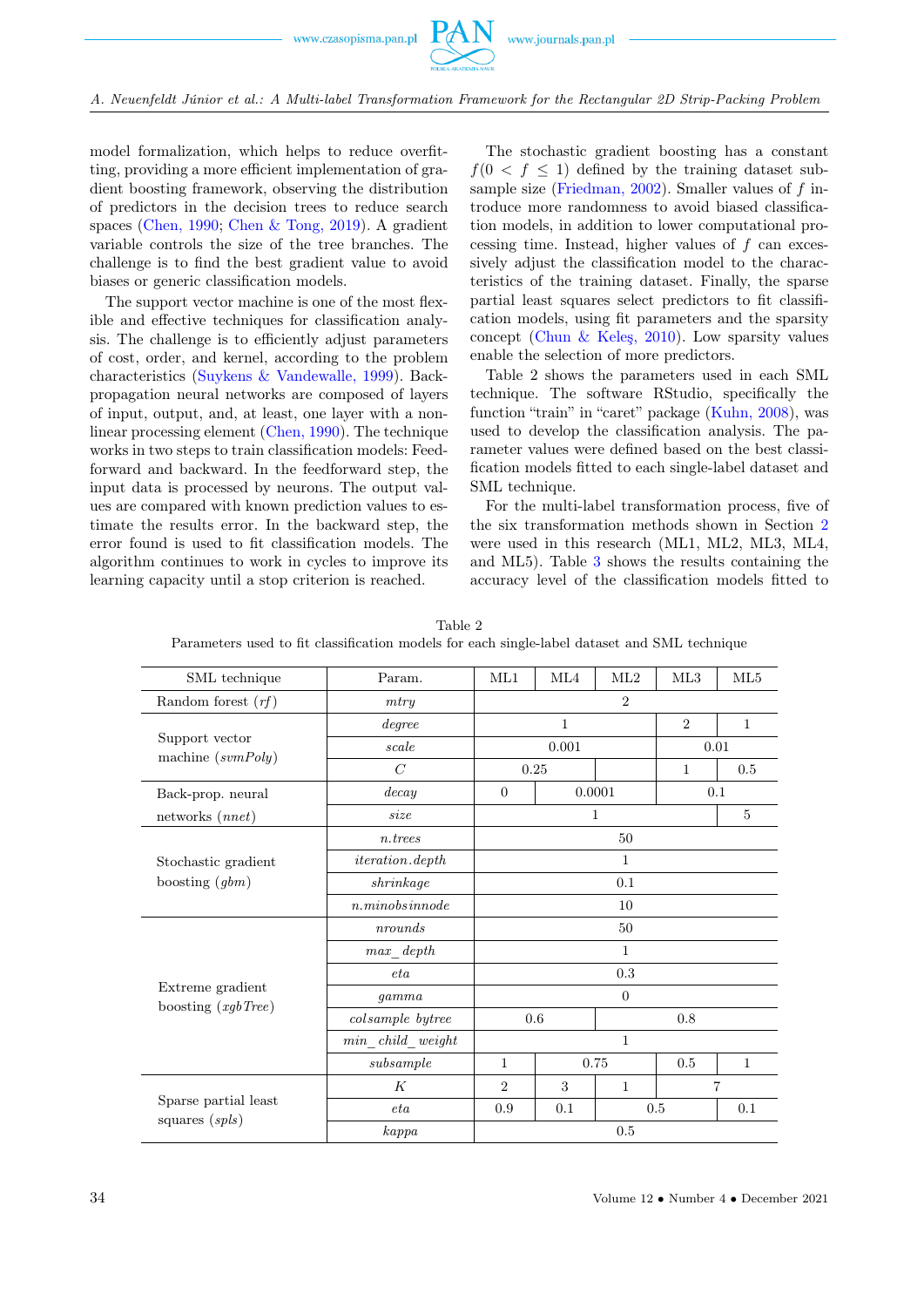

single-label datasets, as well as the total number of instances and labels. A standard accuracy behavior between SML techniques of each single-label dataset was obtained, demonstrating the reliability of the results, despite SML techniques having different characteristics to fit classification models using different ways.

<span id="page-8-0"></span>

| SML technique                       | Accuracy |      |      |      |      |  |  |
|-------------------------------------|----------|------|------|------|------|--|--|
|                                     | ML1      | ML2  | ML3  | ML4  | ML5  |  |  |
| Random forest                       | 0.40     | 0.64 | 0.57 | 0.57 | 0.58 |  |  |
| Support vector<br>machine           | 0.49     | 0.65 | 0.55 | 0.59 | 0.62 |  |  |
| Back-propagation<br>neural networks | 0.48     | 0.64 | 0.56 | 0.59 | 0.60 |  |  |
| Stochastic gradient<br>boosting     | 0.46     | 0.63 | 0.56 | 0.58 | 0.60 |  |  |
| Extreme gradient<br>boosting        | 0.46     | 0.63 | 0.54 | 0.59 | 0.60 |  |  |
| Sparse partial least<br>squares     | 0.46     | 0.64 | 0.57 | 0.59 | 0.61 |  |  |
| Mean                                | 0.46     | 0.64 | 0.56 | 0.59 | 0.60 |  |  |
| Number of instances                 | 1353     | 895  | 1000 | 1000 | 1000 |  |  |
| Number of labels                    | 6        | 6    | 37   | 6    | 7    |  |  |

Table 3 Accuracy results

The strategy of decomposing the multi-labels in single-labels proposed in ML1 is not appropriated for the 2D-SPP, despite the strategy trying to keep most of the problem characteristics, without removing any instance from the dataset. A duality to represent the predictor's values of one instance for more than one single-label does not allow to fit classification models with good accuracy. As an example, the instance pt1\_99\_325 has quality solutions for all labels, being divided into six single-label instances, each one with a different label, from LA until LF. To fit the classification model, any SML technique must read the same predictor's values of the instance pt1 99 325 six times, with different labels.

In ML3, a total of 31 new labels were generated based on all multi-label instances combinations. The problem is the low representativeness of each new label, being infeasible to fit accurate classification models able to identify the problem characteristics of a new label. For example, both new labels, LBC and LBCD, are characterized by only one instance. Also, the excessive number of labels (6 proposed for the  $2D-SPP +31$  new) diffuse the input information about the problem provided to the SML techniques, fitting generic and unrepresentative classification models. Similarly, in ML5 the artificial creation of a pseudo-label for multi-label instances found is determined. For the seven labels (6 proposed for the  $2D-SPP +1$  pseudo), the ability to verify patterns to fit classification models was increased, mainly due to the improved pseudo-label instances representativeness compared to ML3. However, a new instance predicted with a pseudo-label cannot provide enough information about the best improvement heuristic option used to obtain the quality solution. Thus, the new instances predicted using a classification model provided by ML5 can be represented by a non-existent improvement heuristic.

For ML4, each multi-label instance is defined randomly by only one label. The other instance labels are excluded. The random selection process hindered the fitted classification models, due to the lack of efficiency to recognize patterns between problem characteristics given by the predictor's values and the label chosen for each multi-label instance.

In ML2, the ratio between the number of instances and the available labels is the lowest in comparison with other transformation methods. This fact can contribute to explaining the best accuracy obtained regardless of the SML technique used to fit classification models. The single-label dataset characteristics are less diffuse by the exclusion of all multi-label instances, allowing a real identification of the patterns between predictors and labels. However, a negative ML2 aspect can be a significant loss of information about the problem with the exclusion of instances from the main dataset, causing inaccuracy to predict labels of new instances with similar characteristics to those instances excluded. Also, this exclusion reduces the generalization level of the classification model, even the accuracy obtained with the ML2, in comparison to other transformation methods, is higher for the 2D-SPP.

Thus, a complementary study to verify the accuracy of the predictions only for the 129 multi-label instances excluded from the ML2 single-label dataset was conducted. The classification models fitted by the random forest and the support vector machine were used. If the predicted label matches with any multilabel of each instance, then the classification models are potentially accurate for multi-label instances.

For the random forest classification model, in 75% of instances, the predicted label is equal to one multilabel. For the support vector machine classification model, the accuracy is 80%. As expected, a reduced accuracy of 60% was verified for instances with two or three multi-labels, motivated by the reduction of the labels' assertiveness options. For more than four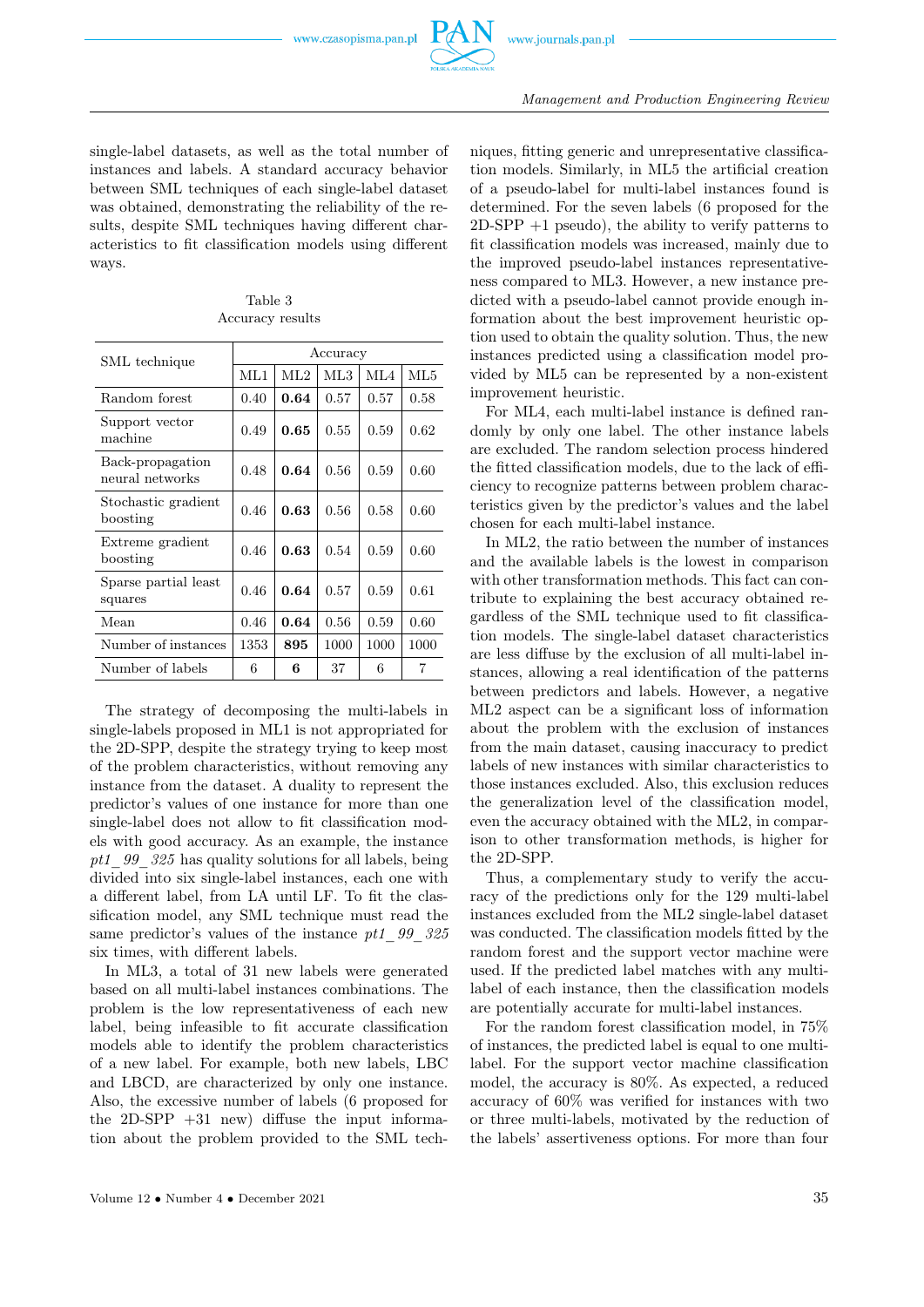multi-labels, the accuracy is substantially improved. Therefore, for the 2D-SPP, the exclusion of multilabel instances did not significantly affect the ML2 ability to obtain single-label datasets and fit accurate and generalized classification models to different instances' characteristics.

# <span id="page-9-1"></span>Conclusions

As observed in the analysis of the results, the methodological framework works well to identify the transformation method for the 2D-SPP, providing coherent single-label datasets that can be used to fit classification models in future studies.

As mentioned in the introduction and shown during this article, the methodological framework proposed can be easily adapted. One of the basic premises and one of the main advantages of this research is the possibility to generalize the methodological framework for other combinatorial optimization problems variations [\(Neuenfeldt et al., 2022\)](#page-9-0), mainly cutting and packing problems, as bin packing and knapsack problems. Few changes in the structure of the methodological framework are necessary to enable the use in other cutting and packing problems. As an example, for the bin packing problem, it is necessary to generate instances to be used as main datasets and new datasets, predictors to characterize the problem, and select constructive and improvement heuristics capable to solve the problem, thus obtaining labels for each main instance.

From an academic perspective, a lack of studies related to the context of multi-label transformations methods for cutting and packing problems and, in specific, for the strip packing problem was filled with this study, assisting other researchers in the use of data mining and machine learning approaches in the search for efficient solutions.

Some limitations were observed during the research. A limited number of constructive and improvement heuristics were used to calculate the gap and generate labels for each instance. Also, the problem was assigned to be solved by transformation methods, avoiding the use of adaptation methods. For future research, we expect to apply the methodological framework to transform multi-label instances from other cutting and packing problems in single-label instances. Also, the single-label dataset generated using the transformation method ML2 will be used to fit more detailed classification models and select improvement heuristics according to the characteristics of new instances for the 2D-SPP.

# Acknowledgments

This work was supported by the Brazilian National Council for Scientific and Technological Development (CNPq) [grant number 422095/2018-4, 88887.522103/2020-00].

#### <span id="page-9-0"></span>References

- Aleksovski D., Kocev D. and Dzeroski S. (2009). Evaluation of distance measures for hierarchical multilabel classification in functional genomics. In 1st Workshop on Learning from Multi-Label Data (MLD) held in conjunction with ECML/PKDD, pp. 5–16.
- Alvarez-Valdés R., Parreño F. and Tamarit J.M. (2008). Reactive GRASP for the strip–packing problem, Computers & Operations Research, vol. 35, no. 4, pp. 1065–1083. DOI: [10.1016/j.cor.2006.07.004.](https://doi.org/10.1016/j.cor.2006.07.004)
- Baker B.S., Coffman E.G. and Rivest R.L. (1980). Orthogonal packings in two dimensions, SIAM Jorunal on Computing, vol. 9, no. 4, pp. 846–855. DOI: [10.1137/0209064.](https://doi.org/10.1137/0209064)
- Boutell M.R., Luo J., Shen X. and Brown C.M. (2004). Learning multi-label scene classification, Pattern Recognition, vol. 37, no. 9, pp. 1757–1771. DOI: [10.1016/j.patcog.2004.03.009.](https://doi.org/10.1016/j.patcog.2004.03.009)
- Brazdil P., Carrier C.G., Soares C. and Vilalta R. (2008). Metalearning: Applications to data mining. Springer Science & Business Media, Germany.
- Breiman L. (2001). Random forests, Machine Learning, vol. 45, no. 1, pp. 5–32. DOI: [10.1023/A:1010](https://doi.org/10.1023/A:1010933404324) [933404324.](https://doi.org/10.1023/A:1010933404324)
- Chen F.-C. (1990). Back-propagation neural networks for nonlinear self-tuning adaptive control, IEEE Control Systems Magazine, vol. 10, no. 3, pp. 44–48. DOI: [10.1109/37.55123.](https://doi.org/10.1109/37.55123)
- Chen, Tianqi, Tong He, Michael Benesty, Vadim Khotilovich, Yuan Tang, Hyunsu Cho, Kailong Chen (2019). xgboost: Extreme Gradient Boosting. [https://CRAN.R-project.org/package](https://CRAN.R-project.org/package$=$xgboost)=xgboost.
- Chun H. and Keleş S. (2010). Sparse partial least squares regression for simultaneous dimension reduction and variable selection, Journal of the Royal Statistical Society, vol. 72, no. 1, pp. 3-25. DOI:  $10.1111\%2F$ j. [1467-9868.2009.00723.x.](https://doi.org/10.1111{%}2Fj.1467-9868.2009.00723.x)
- Dantas A. and Pozo A. (2018). Selecting Algorithms for the Quadratic Assignment Problem with a Multi-label Meta-Learning Approach. In 2018 7th Brazilian Conference on Intelligent Systems (BRACIS). pp. 175– 180. DOI: [10.1109/BRACIS.2018.00038.](https://doi.org/10.1 111{%}2Fj.1467-9868.2009.00723.x)